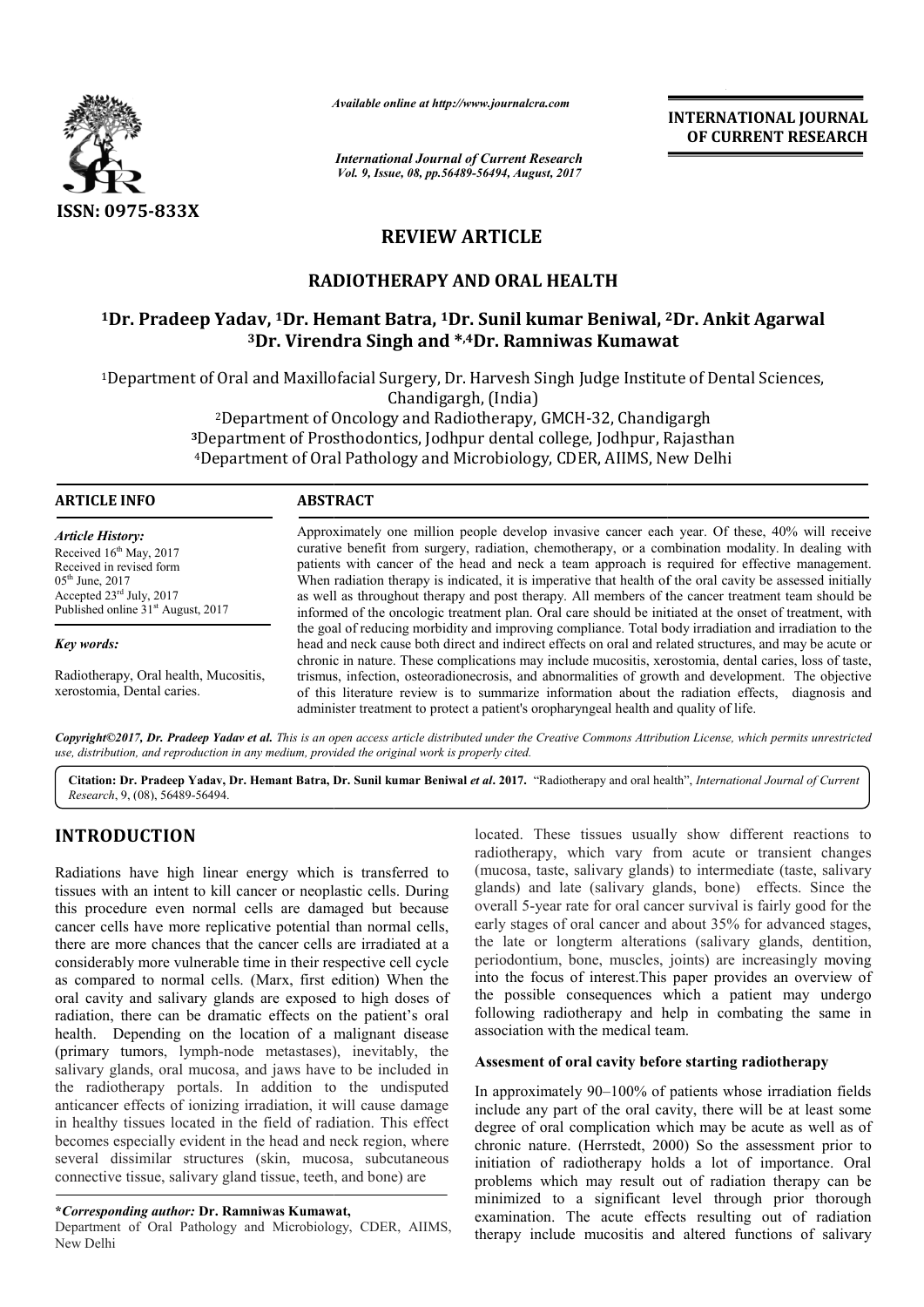gland which further increases the risk of mucosal infection. The long-term or the chronic effects are due to large scale changes in the blood supply or vascularity and cellular morphology of soft tissue as well as hard tissue most important of which includes damage to the salivary glands. There is also an increase in collagen synthesis which subsequently results in fibrosis. These changes lead to triple H called hypo-vascularity, hypo-cellularity and hypoxia of the tissues. So the assessment prior to initiation of radiotherapy holds a lot of importance. (Carl, 1993; Simon and Roberts, 1991) Many oral conditions, most prevalent of which is poor oral hygiene, broken teeth, defective restorations and periodontal disease, are more than likely to precipitate above mentioned complications both during and after irradiation. Along with clinical examination, radiographic examination should also be carried out thoroughly to know the prognosis of all dental hard as well as soft tissues. After clinical judgement extractions should be carried out for these teeth Caries (nonrestorable), Active periapical disease (symptomatic teeth), Moderate to severe periodontal disease, Lack of opposing teeth, compromised hygiene, Partial impaction or incomplete eruption, Extensive periapical lesions (if not chronic or well localized). (https://www.cdaadc.ca/jcda/vol-69/issue-9/585.html) The periodontium is sensitive to the effects of radiation at high doses (Guglielmotti *et al*., 1986; Wright, 1987; Marx, 1983; Arcuri and Schneider, 1992; Fattore *et al*., 1987; Fujita, 1986; Medak and Burnett, 1954; Chambers *et al*., 1958). Blood vessels in the periodontium, periosteum and the periodontal ligament (Guglielmotti *et al*., 1986; Marx, 1983) may be affected leading to widening of the periodontal ligament space (Fujita *et al*., 1986; Medak and Burnett, 1954; Chambers *et al*., 1958). These changes may result in a increased risk of periodontal disease, and impaired capacity of bone remodeling and repair (Guglielmotti *et al*., 1986; Silverman and Chierici, 1965; Joyston-Bechal, 1992) and rampant periodontal destruction may occur in the absence of good oral hygiene. (Silverman and Chierici, 1965) Endodontic and periodontal intervention should be done wherever possible after clinical judgement. (Epstein and Stevenson-Moore, 2001)

# **During radiotherapy**

Clinically, irradiated tissue develops an initial erythema and dermatitis as an acute response to the radiation damage. Caused by vascular hyperemia indicative of vascular damage and tissue inflammation, these conditions will subside and the tissue will normalize clinically over the next 4 months. Sub clinically, however, the damaged endothelium induces thrombosis, and fibroblasts die without being replaced by daughter cells, leaving behind extracellular collagen. The tissue becomes fibrotic and inelastic, radiation hyper and hypopigmentation of skin often develop, and radiation telangiectasias become apparent. It is this type of tissue, involving skin, mucosa, and bone that is at risk of nonhealing if wounded by an injury or from surgery. Such tissue is more likely to become an avascular, nonhealing wound such as osteoradionecrosis of bone or soft tissue radiation necrosis several years after radiation. (Marx, First edition)

#### **Mucositis**

Acute mucositis results from the loss of squamousepithelial cells because of radiation-induced mitotic death of basal keratinocytes. This process leads to a gradual linear decrease in the number of epithelial cells. As radiotherapy continues, a steady state between death and regeneration of mucosal cells could occur because surviving cells are produced at an

increased rate. However, cell regeneration often cannot keep up with the rate of cell death, resulting in some or complete denudation of the mucosa. (Sciubba and Goldenberg, 2006) The development of mucositis depends on the dose of radiation, angulations to the beam location of tumor and the degree of oral hygiene, mucositis can occur anywhere there is oral mucosa including the oral cavity, esophagus, larynx, and pharynx, clinically, the oral mucositis appear to be due to epithelial thinning and vasodilatation. This can lead to ulceration or mouth sores, sloughing of the epithelium, and crusting of lips. Oral mucositis causes serve pain and increases the risk for the development of systemic infection from bacterial, fungal, or viral infection in the mouth. The discomfort of mucositis can be reduced with coating agents, topical anesthetics and analgesics, although systemic analgesics are frequently needed. (Carl, 1993) Aluminum hydroxide/ magnesium hydroxide (milk of magnesia-Maalox) and sucralfate have been suggested as coating agents for the oral mucosa. Sucralfate suspension may also be helpful in the treatment of oral pain, although the effect on mucositis has not been clearly documented (Makkonen *et al*., 1994; Allison *et al*., 1995; Franzén *et al*., 1995; Meredith *et al*., 1997; Carter *et al*., 1999) Topical anesthetics used in rinse form may result in intense but short-term anesthesia. However, the localized anesthesia can increase the risk of aspiration, and their systemic absorption can cause cardiac effects. When oral mucosal pain is present, benzydamine hydrochloride (Tantum), doxepin suspension 0.5% or an antihistamine such as diphenhydramine can be prescribed (Epstein *et al*., 2001; Epstein *et al*., 2001) Benzydamine is the only medication available that has been shown in multicentre, double-blind controlled studies to reduce mucositis and pain in patients with head and neck cancer. (Epstein *et al*., 2001; Epstein *et al*., 2001) Topical anesthetics, such as benzocaine, viscous lidocaine and topical benzocaine can be applied locally to sites of pain with a swab or a soft vinyl mouth guard (Carl, 1993). Of all available mouth rinses that can be used as treatments for mucositis, the least costly and easiest for patientsto prepare is a simple mouthwash comprising a teaspoon (10 mL) of salt and a teaspoon (10 mL) of baking soda (sodium bicarbonate) in 8 ounces (250 mL) of water. A comparison among salt and soda mouthwashes, mouthwashes prepared from lidocaine and diphenhydramine with Maalox, and mouthwashes of 0.12% chlorhexidine gluconate found that the 3 options were equally effectivein the treatment of chemotherapy-induced mucositis (Dodd *et al*., 2000). Although chlorhexidine may also decrease oral *Candida* counts and bacterial levels, studies on radiotherapy patients have shown no effect on mucositis. According to the current literature, good oral hygiene, topical fluorides for caries prevention and benzydamine offer the greatest benefits.

#### **Caries**

Fattore *et al*. said one of the earliest problems after RT is the development of abnormal caries. (Fattore *et al*., 1986) Irradiated patients are at increased risk for the development of a rapid, rampant carious process known as radiation caries. (Aguiar *et al*., 2009) Caries frequently becomes severe in the cervical and incisal edges of teeth and, if left untreated, can progress rapidly to involve the pulp. (Fattore *et al*., 1986) Dentists play an important role in the prevention of the condition via comprehensive oral health care before, during, and after the active cancer therapy. A good oral hygiene should be maintained throughout the treatment. It includes brushing 2– 4 times daily with a soft-bristled toothbrush, daily flossing. To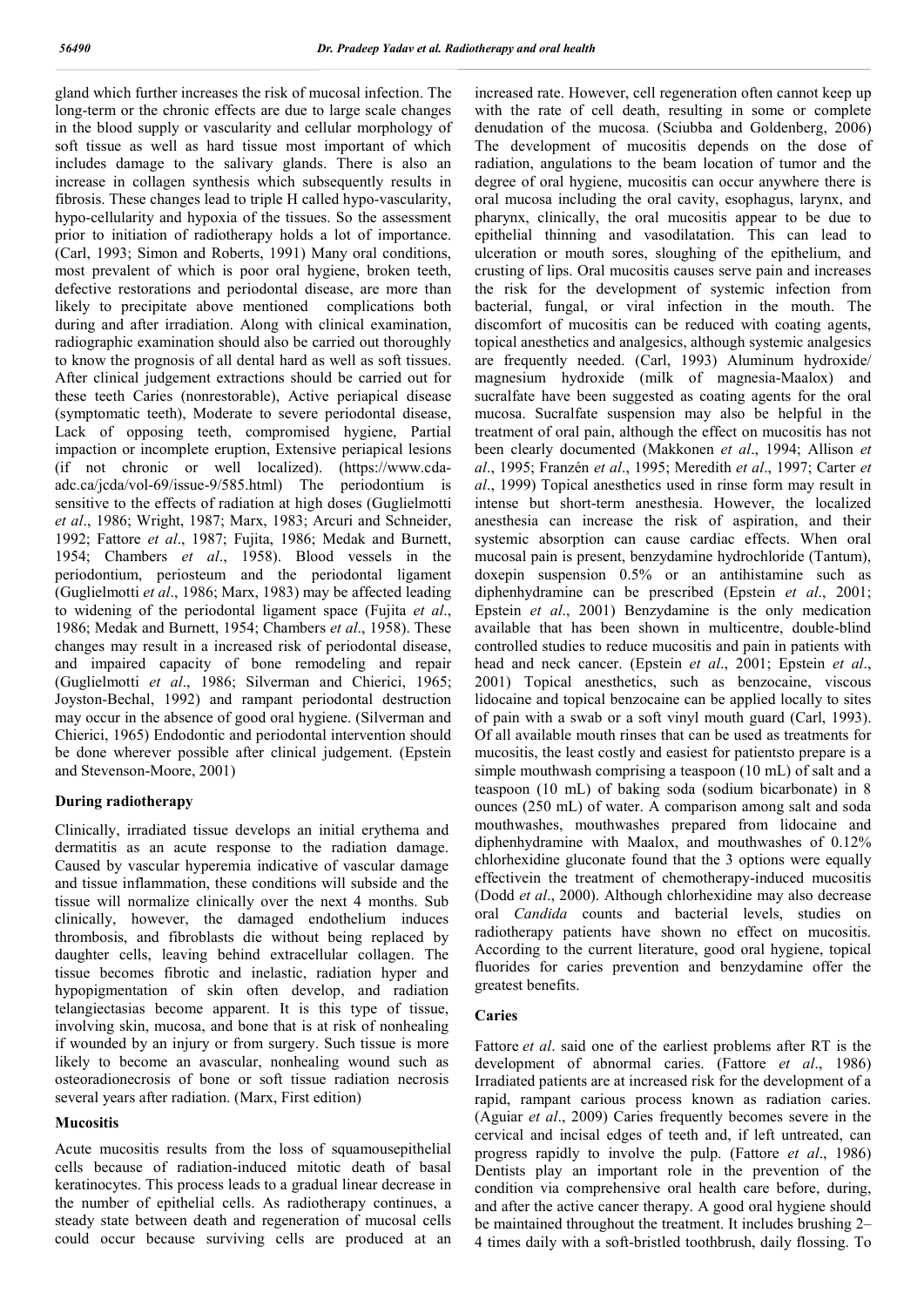control for plaque accumulation, chlorhexidine mouthwashes should be continued in conjunction with and after normal daily tooth brushing. Fluoride prophylaxis with custom-made carriers and high concentrated fluorides (5000 ppm) should be maintained. (Kielbassa *et al*., 2006) For the prevention of rampant dental demineralization and caries, patients should apply a 1.1% neutral sodium fluoride gel daily (for at least 5 minutes), using a custom fitted vinyl tray if possible. (Carl, 1993; Whitmyer *et al*., 1997) This practice may be started on the first day of radiation therapy and continued daily as long as salivary flow rates are low and the mouth remains dry. Other than radiation induced caries, xerostomia is another reason for caries. Salivary substitutes to relieve symptoms and sialogogic agents to stimulate saliva can be used. (Dost and Farah, 2013) A study indicated that the efficacy of oral pilocarpine was dependent on the dose distributed to the gland. (Brizel *et al*., 2000) Contraindications include asthma, iritis, and glaucoma. Caution is advised in patients with chronic obstructive pulmonary disease and cardiovascular disease. A newer muscarinic agonist, cevimeline, when administered 30–45 mg 3 times daily for 52 weeks produced very few adverse effects, increased unstimulated but not stimulated saliva. (Chambers *et al*., 2004) Lemon candy can be sucked to increase the amount of whole saliva secretion and hence improve oral dryness. Sugar-free gums containing xylitol may stimulate salivary flow, buffering, sugar clearance, and can prevent dental decay. (Edgar *et al*., 1994)

#### **Infections**

In patients undergoing head and neck radiotherapy, *Candida*  colonization tends to increase throughout the course of treatment and remains increased if xerostomiaoccurs (Edgar *et al*., 1994; Epstein *et al*., 1998). Nystatin rinses are the most widely prescribed treatment for oral fungal infections, despite a lack of proven efficacy. Nystatin has an unpleasant flavour and may cause nausea and vomiting, (Feber, 1995) and its high sucrose content is a major concern in dentate patients. For more severe infections, the use of a systemic antifungal medication such as fluconazole (Diflucan) or amphotericin B is recommended. (Carl, 1993) Systemic amphotericin B must be used with caution because of its potential to cause liver toxicity. (Simon and Roberts, 1991) Topical antifungals to consider include clotrimazole, ketoconazole and chlorhexidine. Chlorhexidine gluconate (0.12%; Peridex), an antimicrobial rinse, has both antifungal and antibacterial properties in addition to antiplaque effects; however, its value is still unconfirmed. Its tendency to stain teeth and its alcohol content, which can irritate inflamed tissues, are drawbacks (Epstein *et al*., 1998). If chlorhexidine is used, it is important to note that nystatin and chlorhexidine should *not* be used concurrently, because chlorhexidine binds to nystatin, rendering both ineffective; (Feber, 1995) furthermore, chlorhexidine should be used atleast 30 minutes before or after the use of any other topical agents with which it may bind. For cancer patients with viral infections, such as Herpes simplex 1, acyclovir (Zovirax, GlaxoSmithKline) orderivatives are recommended for both prophylaxis and treatment (Carl, 1993; Epstein *et al*., 1993). Penciclovir (Denavir, GlaxoSmithKline), a newer topical antiviral with increased tissue penetration, is now available.

### **Post radiotherapy**

#### **Xerostomia**

Xerostomia is probably the most common persistent oral sequela for patients who receive therapeutic doses of radiation for head and neck cancer. The disorder becomes evident as saliva becomes scant, sticky, and viscous as a result of changes in its composition during the course of radiotherapy. Xerostomia causes oral discomfort and pain, an increased risk of dental caries, oral infection, difficulty speaking, and dysphagia, and has a detrimental effect on patients'quality of life. Recovery, if it occurs at all, could take years. (Cooper *et al*., 1995) Various radiotherapy regimens result in varying degrees of xerostomia. Mantle, unilateral, and bilateral fields of radiation can be associated with a fall in salivaryflow of 30– 40%, 50–60%, and 80%, respectively. In patients with head and neck cancer whose major salivary glands were within the treated fields of radiotherapy, the prevalence of xerostomia after the procedure varies between 94–100%. (Kies *et al*., 2001) So various ways to manage xerostomia starts with salivary-gland-sparing techniques such as three-dimensional intensity-modulated radiotherapy. Another way includes use of sialogogues. Untreated or unaffected residual salivary tissue is the target for sialogogues. Salivary stimulants can be characterised as gustatory, tactile, or pharrmacological. (Vissink *et al*., 2003) Gustatory stimuli, especially acidic substances, are used as sucking sweets (hard-boiled sweets) to increase salivary secretion. Bitter substances also stimulate salivary secretion, whereas sweet substances stimulate salivary flow to a reduced extent and can exacerbate the sensation of a dry mouth. A combination of tactile and gustatory stimuli can be found in (sugarless) chewing gum. (Vissink *et al*., 1988) Pharmacological sialogogues are typically agonists of the muscarinic M3 receptor and include pilocarpine and cevimeline. (Ship and Hu, 2004) Of these drugs, pilocarpine has been most extensively investigated. The use of pilocarpine to stimulate residual salivary tissue after completion of radiotherapy has restricted efficacy, because the functional gain ceases with drug withdrawal. (Niedermeier *et al*., 1998) The effect of pilocarpine is more persistent when it is used before and continued during radiotherapy, and then stopped 3 months after radiotherapy. (Zimmerman *et al*., 1997) Adverse effects of non-selective cholinergic agonists include perspiration, increased bowel and bladder motility,and flushing. (Vivino *et al*., 1999) Patients with a history of asthma, severe chronic obstructive pulmonary disease, congestiveheart disease, and narrow angle glaucoma should avoid these drugs. Cevimeline is a quinuclidine analogue of acetylcholine that has a high affinity for M3muscarinic receptors of lacrimal and salivary glands, but a low affinity for equivalent M2 receptors on cardiac and lung tissue. (Porter *et al*., 2004) Thus, cevimeline can enhance salivarysecretions while keeping adverse effects to a minimum on pulmonary and cardiac function. Cevimeline is being investigated for treatment of radiotherapy-induced salivary hypofunction. (Ship and Hu, 2004) It could also have clinical application in management of xerostomia secondary to irradiation, but additional data are clearly needed (Porter *et al*., 2004) Artificial saliva or saliva substitutes preparations (oral rinses containing hyetellose, hyprolose, or carmellose) are purely palliative substances that relieve the discomfort of xerostomia by temporarily wetting the oral mucosa.

#### **Trismus**

5–38% of patients develop trismus after treatment for headand-neck cancer. (Thomas *et al*., 1988; Steelman and Sokol, 1986) Patients who have been previously irradiated, those who receive both surgery and radiotherapy, and those who are being treated for a recurrence, seem to be at higher risk of trismus than are those receiving their first treatment. Whenever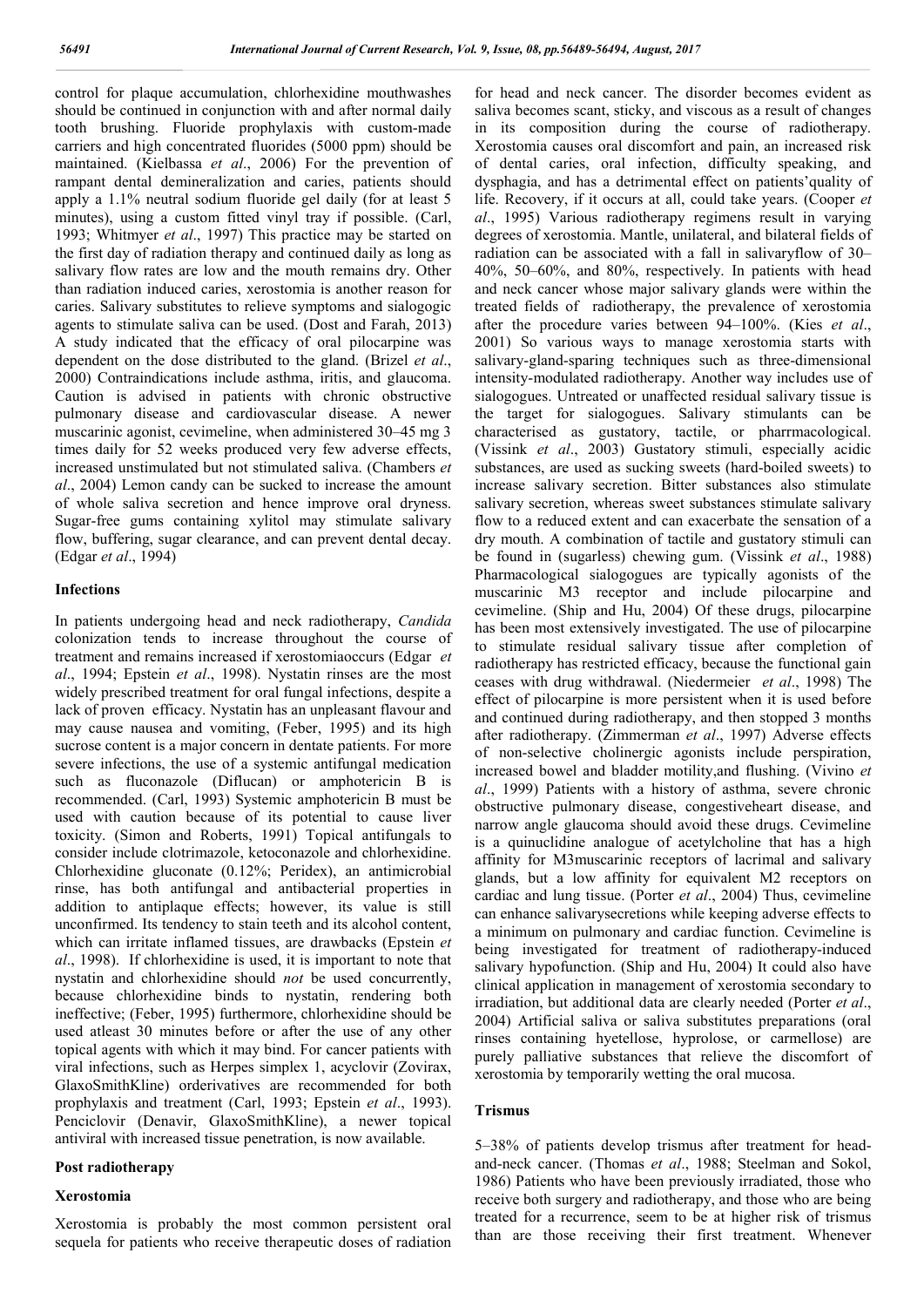possible, the dose of radiotherapy to the temporomandibular joint and to the mastication muscles should be reduced. Physicians should be proactive in identifying early signs of trismus. One simple test is the so-called three finger test, in which the patient is asked to insert three fingers into the mouth. Management of trismus includes physiotherapy with a range of simple and inexpensive devices. These instruments include aggregated tongue blades or forced opening with finger pressure several times per day, as well as the use of more elaborate dynamic opening systems. Pentoxifylline, a methylxanthine derivative used to treat vascular diseases such as intermittent claudication, has been reported to have effects against TNF\_ (tumournecrosis factor), increase erythrocyte flexibility, vasodilate, and inhibit inflammation. Clinical reports of pentoxifylline as the only substance for radiationinduced fibrosis and trismus seem to be contradictory; findings need to be confirmed by randomised placebo-controlled studies. Endogenous tocopherol can scavenge reactive oxygen species generated during oxidative stress. In events of established or late evolving trismus, the use of pentoxifylline with concomitant use of tocopherol for several months has proven effective. (Chua *et al*., 2001)

## **Extraction**

The first 4 months after radiotherapy represent a time of tissue recovery without the accumulation of the three  $\Box$  H tissue effects. It offers a short but useful period in which to accomplish necessary oral surgery procedures without the need for HBO. After 4 months, development of the three $\Box$ H tissue will begin to affect healing. After this time, the standard protocol of HBO is recommended for elective surgery in irradiated tissues. That protocol consists of 20 sessions at 2.4 atmospheres of absolute pressure (ATA) for 90 minutes on 100% oxygen prior to surgery and 10 sessions after surgery. Daily sessions are conducted 5 or 6 days per week. Specifically related to tooth extraction years after radiotherapy, this protocol has shown a dramatic reduction in the development of osteoradionecrosis. This protocol is also indicated when any other surgery is performed on irradiated tissue. Even vascularized or pedicled vascular flap surgery requires this protocol. Althoughthe flap may be vascular, the tissue into which it is placed is not. Frequent dehiscences, tissue necrosis, and infections occur adjacent to vascularized flaps that have been placed into irradiated tissues unsupported by HBO. Today, this protocol has also allowed the placement of osseointegrated dental implants in irradiated patients without a significant incidence of osteoradionecrosis. (Marx First edition)

### **Osteoradionecrosis**

Established osteoradionecrosis with exposed bone represents an advanced radiation tissue injury. A specific protocol using hyperbaric oxygen combined with selective surgeries when required has proven effective in resolving osteoradionecrosis. This protocol is recommended by the Undersea and Hyperbaric Medicine Society and endorsed by the National Cancer Institute through a consensus conference. It uses 30 sessions of hyperbaric oxygen at 2.4 ATA for 90 treatment minutes of 100% oxygen followed by 10 sessions after an assessment or surgery. This protocol not only uses hyperbaric oxygen to develop a capillary angiogenesis in the three $\Box$ H tissue, but uses the individual's response to it as a guideline to select the correct degree of adjunctive surgery. The focus of hyperbaric oxygen in the treatment of osteoradionecrosis is not on the

dead bone; it is on the radiation $\Box$ injured tissue that is not yet dead. Only surgical removal can manage the dead bone. Osteoradionecrosis that presents with a pathologic fracture, an oro cutaneous fistula, or osteolysis to the inferior border of the mandible represents an advanced stage (stageIII). Other individuals with osteoradionecrosis are placed into stage I of the protocol. In stage 1, individuals receive an initial 30 sessions of hyperbaric oxygen. After 30 sessions, the wound is assessed for a response. A stage I responder will evidence granulation tissue and a softening of the exposed bone. At this time, the soft exposed bone is debrided and the final 10 sessions of hyperbaric oxygen are completed. If successful, exposed bone will become covered with mucosa over the following 1 to 2 months. If the exposed bone is unchanged after 30 sessions of hyperbaric oxygen and no granulation tissue is present, the individual represents a stage I non responder and proceeds to stage II. In stage II, the exposed bone is surgically removed with minimal reflection of the vascular periosteum over vital bone. If the exposed bone is a tooth socket, the bony excision is an alveolectomy. If the exposed bone is buccal or lingual cortex, the bony excision takes the form of a decortication. A primary closure over the remaining bleeding viable bone should be achieved. After this surgery, the individual goes on to complete the final 10 sessions of hyperbaric oxygen therapy. Stage II responders will heal to resolution of their osteoradionecrosis without a dehiscence and without further exposed bone. Stage II nonresponders will develop dehiscences and further exposed bone indicative of a greater amount of dead bone than was clinically or radiographically evident. Stage II nonresponders are advanced to stage III. Because of nonresponse in stage II, individuals in stage III usually will have received their complete 40 sessions of hyperbaric oxygen. These individuals are then directly treated with stage III surgery. Individuals in stage III who present with a pathologic fracture, an orocutaneous fistula, or an osteolysis to the inferior border of the mandible undergo their first 30 sessions of hyperbaric oxygen prior to stage III surgery. Stage III surgery consists of a continuity resection back to bleeding bone margins. The bony edges of the host bone should be rounded to prevent penetration through thin tissues, and there should be minimal reflection of the vascular periosteum on the remaining host bone. If a soft tissue defect is present, soft tissue flaps such as myocutaneous or free vascular flaps are accomplished at this time. The defect is best stabilized with a rigid titanium reconstruction plate or with external pin fixation. If the individual has not received the full course of 40 hyperbaric oxygen sessions, the final 10 sessions are performed in the postoperative phase. Once the tissues have healed and matured (about 3 to 4 months), bony reconstruction can be accomplished without the need for additional hyperbaric oxygen. Such individuals can then undergo dental rehabilitation if required with split thickness skin graft vestibuloplasties\ and/or dental implant placement. (Marx First edition)

# **REFERENCES**

- Aguiar GP, Jham BC, Magalhães CS, Sensi LG, Freire AR. 2009. A review of the biological and clinical aspects of radiation caries. *J Contemp Dent Pract*, Jul 1;10(4):83–9.
- Allison RR, Vongtama V, Vaughan J, Shin KH. 1995. Symptomatic acute mucositis can be minimized or prophylaxed by the combination of sucralfate and fluconazole. *Cancer Invest*., 13(1):16–22.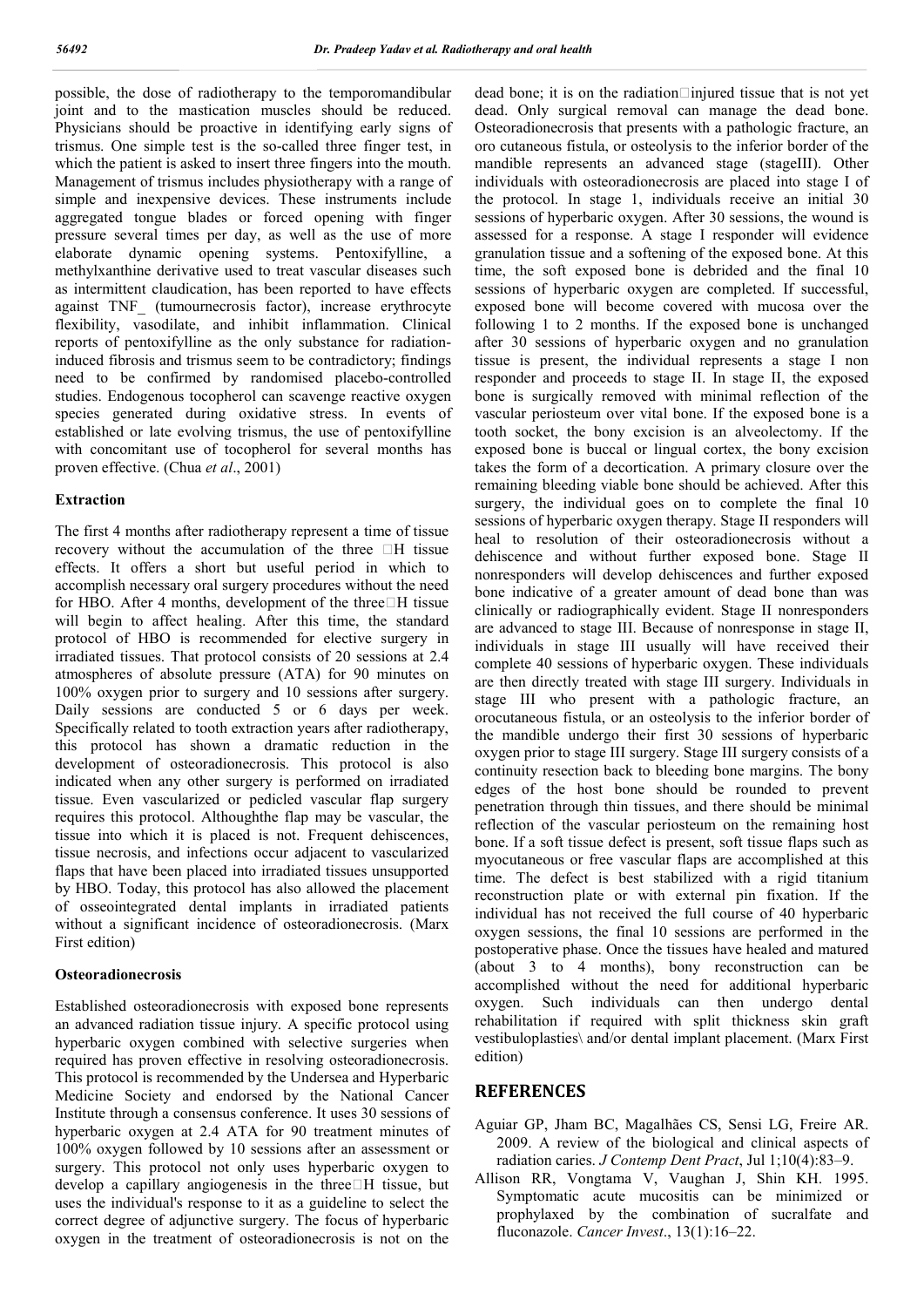- Arcuri MR, Schneider RL. 1992. The physiological effects of radiotherapy on oral tissue. *J Prosthodont Off J Am Coll Prosthodont*., Sep;1(1):37–41.
- Brizel DM, Wasserman TH, Henke M, Strnad V, Rudat V, Monnier A, *et al*. 2000. Phase III randomized trial of amifostine as a radioprotector in head and neck cancer. *J Clin Oncol Off J Am Soc Clin Oncol*., Oct 1;18(19):3339– 45.
- Carl W. 1993. Local radiation and systemic chemotherapy: preventing and managing the oral complications. *J Am Dent Assoc*., Mar;124(3):119–23.
- Carter DL, Hebert ME, Smink K, Leopold KA, Clough RL, Brizel DM. 1999. Double blind randomized trial of sucralfate vs placebo during radical radiotherapy for head and neck cancers. *Head Neck*., Dec;21(8):760–6.
- Chambers F, Ng E, Ogden H, Coggs G, Crane J. 1958. Mandibular osteomyelitis in dogs following irradiation. *Oral Surg Oral Med Oral Pathol*., Aug;11(8):843–59.
- Chambers MS, Garden AS, Kies MS, Martin JW. 2004. Radiation-induced xerostomia in patients with head and neck cancer: pathogenesis, impact on quality of life, and management. Head Neck. Sep;26(9):796–807.
- Chua DT, Lo C, Yuen J, Foo YC. 2001. A pilot study of pentoxifylline in the treatment of radiation-induced trismus. *Am J Clin Oncol*., Aug;24(4):366–9.
- Cooper JS, Fu K, Marks J, Silverman S. 1995. Late effects of radiation therapy in the head and neck region. *Int J Radiat Oncol Biol Phys*., Mar 30;31(5):1141–64.
- Dodd MJ, Miaskowski C, Dibble SL, Paul SM, MacPhail L, Greenspan D, *et al*. 2000. Factors influencing oral mucositis in patients receiving chemotherapy. *Cancer Pract*., Dec;8(6):291–7.
- Dost F, Farah CS. 2013. Stimulating the discussion on saliva substitutes: a clinical perspective. *Aust Dent J*., Mar; 58(1):11–7.
- Edgar WM, Higham SM, Manning RH. 1994. Saliva stimulation and caries prevention. *Adv Dent Res*., Jul;8(2):239–45.
- Epstein JB, Chin EA, Jacobson JJ, Rishiraj B, Le N. 1998. The relationships among fluoride, cariogenic oral flora, and salivary flow rate during radiation therapy. *Oral Surg Oral Med Oral Pathol Oral Radiol Endod*., Sep;86(3):286–92.
- Epstein JB, Sherlock CH, Wolber RA. 1993. Oral manifestations of cytomegalovirus infection. *Oral Surg Oral Med Oral Pathol*., Apr;75(4):443–51.
- Epstein JB, Silverman S, Paggiarino DA, Crockett S, Schubert MM, Senzer NN, *et al*. 2001. Benzydamine HCl for prophylaxis of radiation-induced oral mucositis: results from a multicenter, randomized, double-blind, placebocontrolled clinical trial. *Cancer*, Aug 15;92(4):875–85.
- Epstein JB, Stevenson-Moore P. 2001. Periodontal disease and periodontal management in patients with cancer. *Oral Oncol*., Dec;37(8):613–9.
- Epstein JB, Truelove EL, Oien H, Allison C, Le ND, Epstein MS. 2001. Oral topical doxepin rinse: analgesic effect in patients with oral mucosal pain due to cancer or cancer therapy. *Oral Oncol*., Dec;37(8):632–7.
- Fattore L, Rosenstein HE, Fine L. 1986. Dental rehabilitation of the patient with severe caries after radiation therapy. *Spec Care Dent Off Publ Am Assoc Hosp Dent Acad Dent Handicap Am Soc Geriatr Dent*., Dec;6(6):258–61.
- Fattore L, Strauss R, Bruno J. 1987. The management of periodontal disease in patients who have received radiation therapy for head and neck cancer. *Spec Care Dent Off Publ*

*Am Assoc Hosp Dent Acad Dent Handicap Am Soc Geriatr Dent*., Jun;7(3):120–3.

- Feber T. 1995. Mouth care for patients receiving oral irradiation. *Prof Nurse Lond Engl*., Jul;10(10):666–70.
- Franzén L, Henriksson R, Littbrand B, Zackrisson B. 1995. Effects of sucralfate on mucositis during and following radiotherapy of malignancies in the head and neck region. A double-blind placebo-controlled study. *Acta Oncol Stockh Swed*., 34(2):219–23.
- Fujita M, Tanimoto K, Wada T. 1986. Early radiographic changes in radiation bone injury. *Oral Surg Oral Med Oral Pathol*., Jun;61(6):641–4.
- Guglielmotti MB, Ubios AM, Cabrini RL. 1986. Alveolar wound healing after x-irradiation: A histologic, radiographic, and histometric study. *J Oral Maxillofac Surg*., Dec 1;44(12):972–6.
- Herrstedt J. 2000. Prevention and management of mucositis in patients with cancer. *Int J Antimicrob Agents*, Oct;16(2):161–3.
- Joyston-Bechal S. 1992. Prevention of dental diseases following radiotherapy and chemotherapy. *Int Dent J*., Feb;42(1):47–53.
- Kielbassa AM, Hinkelbein W, Hellwig E, Meyer-Lückel H. 2006. Radiation-related damage to dentition. *Lancet Oncol*., Apr;7(4):326–35.
- Kies MS, Haraf DJ, Rosen F, Stenson K, List M, Brockstein B, *et al*. 2001. Concomitant infusional paclitaxel and fluorouracil, oral hydroxyurea, and hyperfractionated radiation for locally advanced squamous head and neck cancer. *J Clin Oncol*., Apr 1;19(7):1961–9.
- Makkonen TA, Boström P, Vilja P, Joensuu H. 1994. Sucralfate mouth washing in the prevention of radiationinduced mucositis: a placebo-controlled double-blind randomized study. *Int J Radiat Oncol Biol Phys*., Aug 30;30(1):177–82.
- Marx RE. 1983. A new concept in the treatment of osteoradionecrosis. *J Oral Maxillofac Surg*., 1;41(6):351–7.
- Marx RE. Oral and Maxillofacial PATHOLOGY A Rationale for Diagnosis and Treatment. 1st ed.
- Medak H, Burnett GW. 1954. The effect of x-ray irradiation on the oral tissues of the Macacus rhesus monkey. *Oral Surg Oral Med Oral Pathol*., Jul;7(7):778–86.
- Meredith R, Salter M, Kim R, Spencer S, Weppelmann B, Rodu B, *et al*. 1997. Sucralfate for radiation mucositis: results of a double-blind randomized trial. *Int J Radiat Oncol Biol Phys*., Jan 15;37(2):275–9.
- Niedermeier W, Matthaeus C, Meyer C, Staar S, Müller RP, Schulze HJ. 1998. Radiation-induced hyposalivation and its treatment with oral pilocarpine. *Oral Surg Oral Med Oral Pathol Oral Radiol Endod*., Nov;86(5):541–9.
- Oral and Dental Management Related to Radiation Therapy<br>for Head and Neck Cancer [Internet]. [cited] 2017 Mar 29]. Available from: https://www.cda-adc.ca/ jcda/vol-69/issue-9/585.html
- Porter SR, Scully C, Hegarty AM. 2004. An update of the etiology and management of xerostomia. *Oral Surg Oral Med Oral Pathol Oral Radiol Endod*., Jan;97(1):28–46.
- Radiation-related damage to dentition [Internet]. [cited 2017 Mar 27]. Available from: http://www.sciencedirect.com/ science/article/pii/S1470204506706581
- Ramirez-Amador V, Silverman S, Mayer P, Tyler M, Quivey J. 1997. Candidal colonization and oral candidiasis in patients undergoing oral and pharyngeal radiation therapy. *Oral Surg Oral Med Oral Pathol Oral Radiol Endod*., Aug;84(2):149–53.